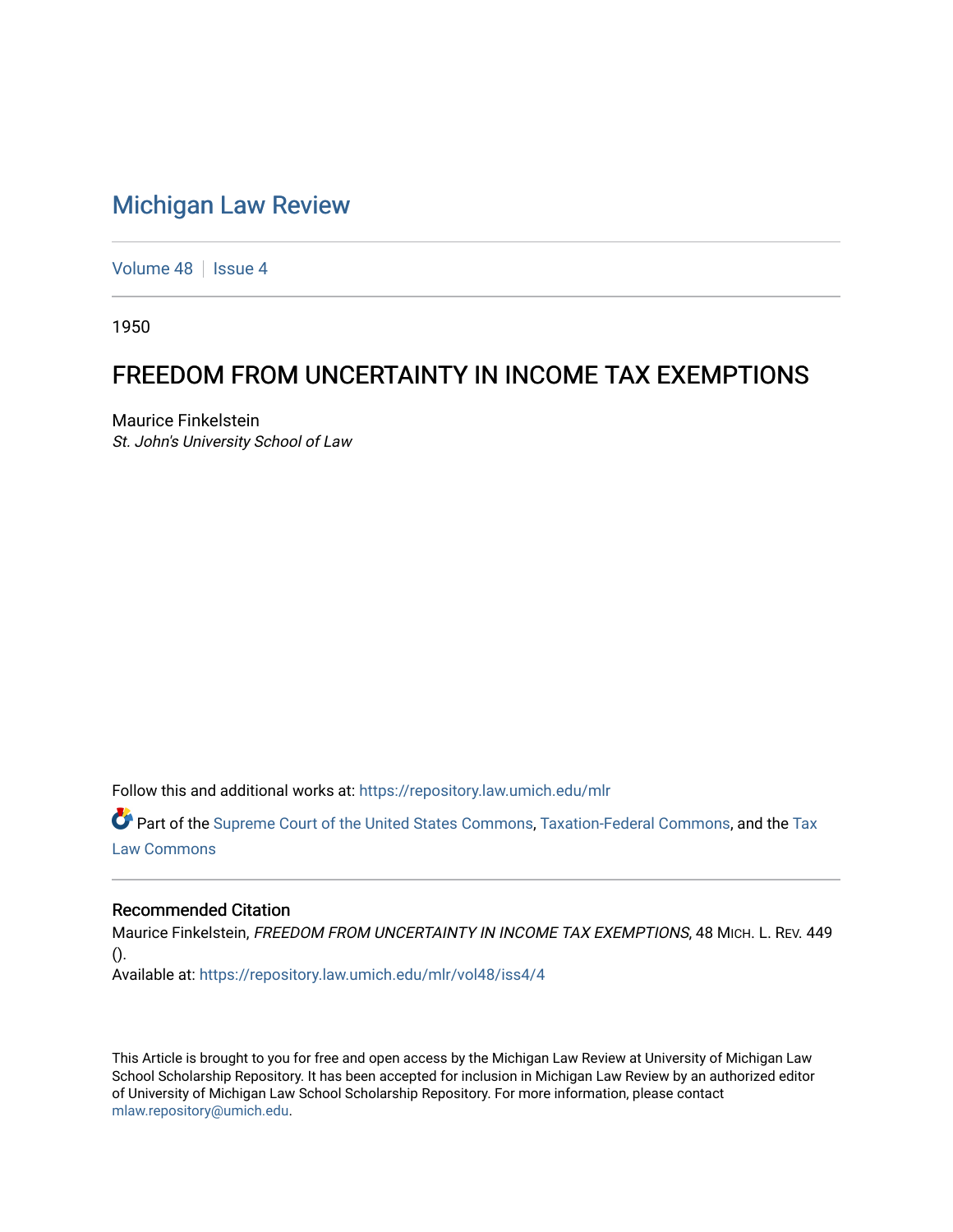### FREEDOM FROM UNCERTAINTY IN INCOME TAX EXEMPTIONS\*

### *Maurice Finkelsteint*

EXEMPTIONS from obligations to government are as old as<br>Scripture.<sup>1</sup> It is not strange, therefore, that the public interest<br>in humane government should dictate numerous exemptions Scripture.<sup>1</sup> It is not strange, therefore, that the public interest in humane government should dictate numerous exemptions from the income tax levy, particularly when one considers that the income tax has long ceased to be simply a revenue producing vehicle. The regulation of inflation or deflation, the control of corporate financial structures, the distribution of wealth, all these and many other concern of government have entered into the formula of our income tax laws.<sup>2</sup> The selection of those who are to be benefited by the tax exemption is, of course, made in the first instance by Congress. But here, as elsewhere in law, the process of interpretation leaves ample room for the expansion or contraction of the area of exemption.

Since the adoption of the Sixteenth Amendment and the consequent Income Tax Law of 1913,<sup>3</sup> there has been a series of exemptions from the tax, which has varied but little through the years. Recently, however, expansion of large commercial activities of exempt organiza-

\* The writer is indebted to Rose Lader, Esq., of the New York Bar, for valuable aid in the preparation of this paper.

t Professor of Law, St. John's University School of Law; Counsel, Mortgage Commission of the State of New York, 1935-39; Chairman, New York City Rent Commission, 1948.- Ed. 1 Leviticus 19:10; Deuteronomy 24:9; Mishna Terumoth 1.3, Danby's Tr., p. 52.

<sup>2</sup>It is now well established that Congress may use the taxing power as a vehicle for the promotion of general welfare provided only that the purpose of the particular act lies within the power of Congress. This proposition was not always clear, and even after the Head Money Cases [Edye v. Robertson, 112 U.S. 580, 5 S.Ct. 247 (1884)] doubts persisted. The Supreme Court, in Helvering v. Davis, 301 U.S. 619, 57 S.Ct. 904 (1937), settled this heretofore contentious problem. In that case, the Court, per Cardozo, J., said, at p. 640:

"Congress may spend money in aid of the 'general welfare.' Constitution, Art. I, section 8; *United States v*. *Butler*, 297 U.S. 1, 65; *Steward Machine Co. v. Davis*, . . . [301 U.S. 548, 57 S.Ct. 883 (1937)]. There have been great statesmen in our history who have stood for other views. We will not resurrect the contest. It is now settled by decision. *United*  States v. Butler, *supra*. The conception of the spending power advocated by Hamilton and strongly reinforced by Story has prevailed over that of Madison, which has not been lacking in adherents. Yet difficulties are left when the power is conceded. The line must still be drawn between one welfare and another, between particular and general. Where this shall be placed cannot be known through a formula in advance of the event. There is a middle ground or certainly a penumbra in which discretion is at large. The discretion, however, is not confided to the courts. The discretion belongs to Congress, unless the choice is clearly wrong, a display of arbitrary power, not an exercise of judgment."

See also Hill v. Wallace, 259 U.S. 44, 42 S.Ct. 453 (1922).

3 38 Stat. L. 166 (1913) Part 1.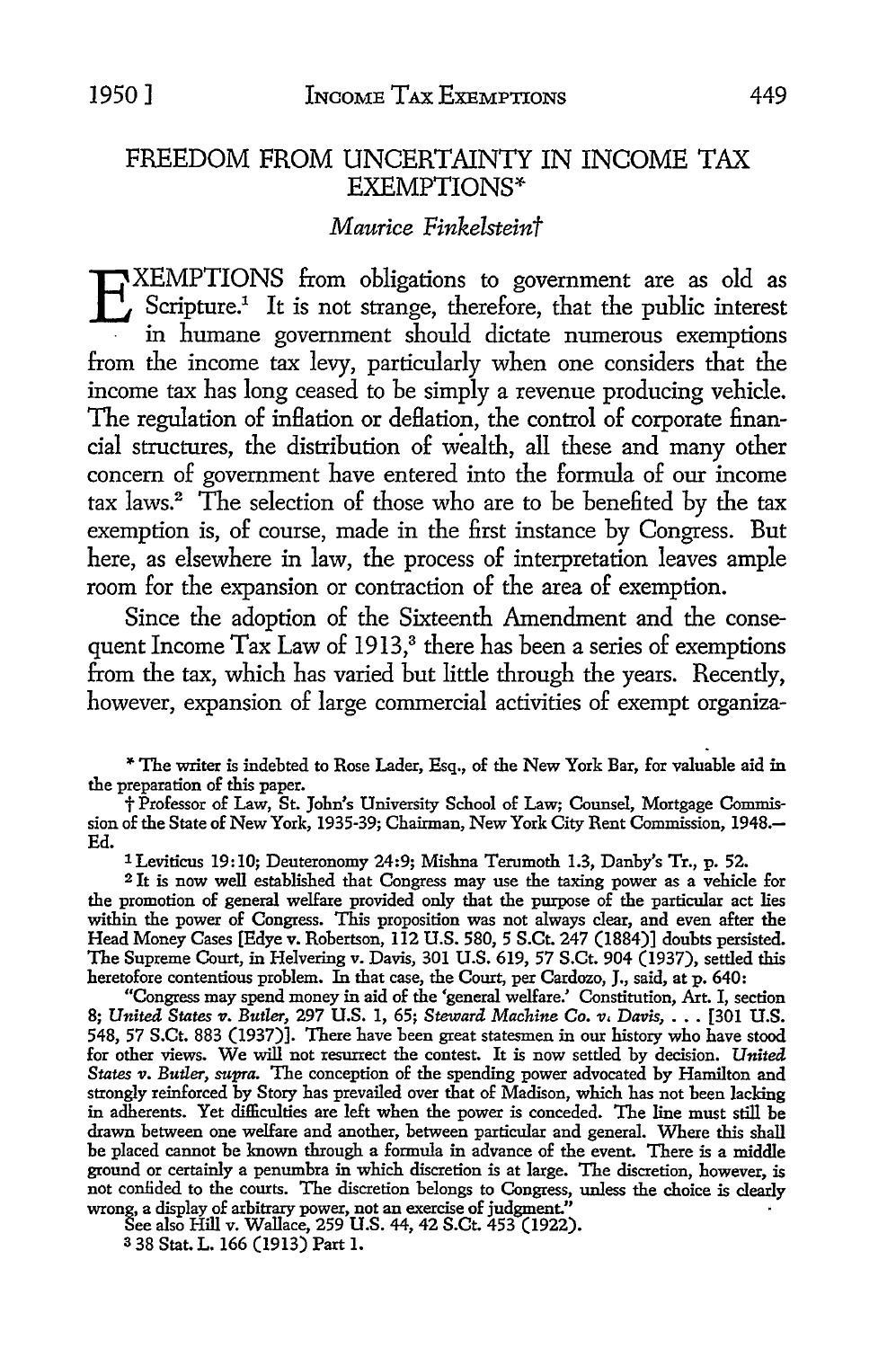tions has posed both legal and economic problems to the Government, which must sooner or later be squarely faced by both courts and legislature.

Several aids to an analysis of these problems can be found in the history of our income tax law and its administration and judicial interpretation.

The Congressional Act of 1913<sup>4</sup> enumerated a number of exemptions from the income tax.<sup>5</sup> While these exemptions were more carefully delineated in subsequent acts and somewhat expanded in scope, they, nevertheless, remain in essence and principle the same to the present day.<sup>6</sup> Congress has said, in brief, that associations which are in existence for the purpose of promoting the public interest without gain to individual entrepreneurs-in a word, to do those things which government itself might, could or should do-are exempt from the tax.

Naturally, the first problem is to determine which associations come within the statutory definition of exculpated receivers of revenue. The current statute lists nineteen categories of exempt associations.<sup>7</sup> The common denominator of all these is the devotion of the enterprise to a purpose involving either a general public advantage or at least a benefit to a large membership; and, in addition thereto, the requirement that the income shall not enure to the benefit of any individual.

Clear though these standards may seem to be, they have not always been easy to apply **in** practice. Decisions by courts, even by the **Su**preme Court of the United States, have been solicited both by the Government and those claiming exemption under the statute. Ordinarily, tax laws, in spite of judicial statements to the contrary, are

4 Ibid.

• 5 Id. at 172: "Labor, agricultural, or horticultural organizations, ••• mutual savings banks • • ., fraternal beneficial societies, orders, or associations operating under the lodge system for the exclusive benefit of the members of a fraternity itself operating under the lodge system, and providing for the payment of life, sick, accident, and other benefits to the members of such societies, orders, or associations and dependents of such members, ••• domestic building and loan associations, cemetery companies, organized and operating exclusively for the mutual benefit of their members, ••• corporation or association organized and operated exclusively for religious, charitable, scientific or educational purposes, no part of the net income of which enures to the benefit of any private stockholder or individual,  $\dots$  business leagues, ••• chambers of commerce or boards of trade, not organized for profit and no part of the net income of which enures to the benefit of the private stockholder or individual; ... any civic league or organization not organized for profit, but operated exclusively for the promotion of social welfare."

. s I.R.C. §101. 7Ibid.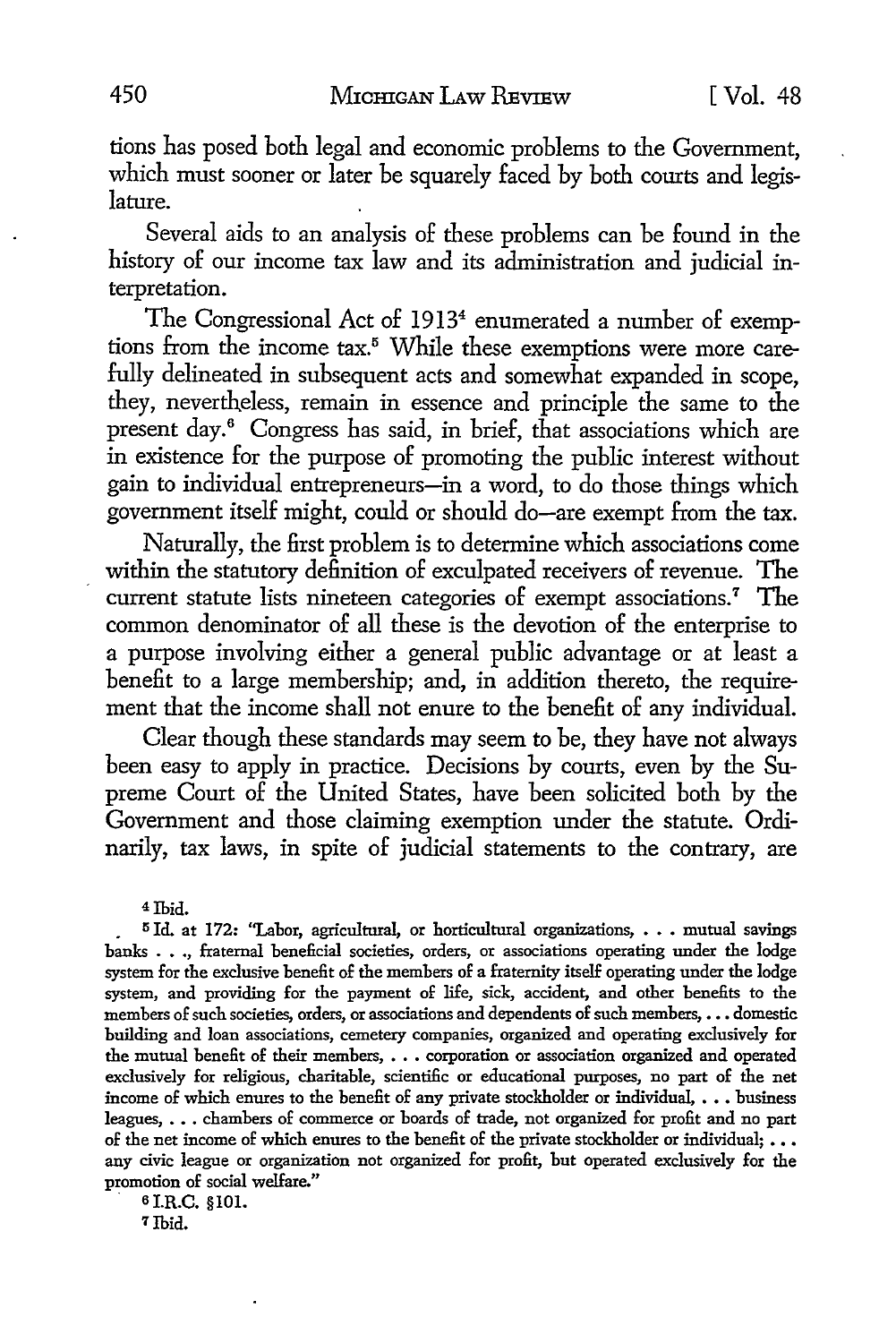construed, where doubts exist, in favor of the Government;<sup>8</sup> but in this field the Supreme Court has said that "the exemption of income devoted to charity ... were begotten from motives of public policy, and are not to be narrowly construed."9 And in one of the circuits, the court pointed out that "under this law, in view of the fact that bequests for public purposes operate in aid of good government and perform by private means what ultimately would fall upon the public, exemption from taxation is not so much a matter of grace or favor as rather an act of public justice."10

These criteria of interpretation have nevertheless not eliminated difficulties in practical application. The mere fact, for example, that the profits of an association do not enure to the benefit of any individual is not sufficient by itself to exclude the organization from the tax under the statute. Thus, the Supreme Court of the United States has denied exemption to the Better Business Bureau of Washington, D.C.,<sup>11</sup> under the Social Security Act,<sup>12</sup> although none of its profits enured to the benefit of any individual but its function was to teach business men how to increase their profits by the utilization of ethical standards and scientific methods. Again, in the matter of social clubs where individual profit is likewise absent, and which are in the main exempted under the statute,<sup>13</sup> conflicts of opinion between the circuits have appeared. Sometimes, it is held that where the social club, ordinarily exempt from tax, derives profit either from business or the sale of its property or from fees received from non-members, such income is nevertheless subject to tax.<sup>14</sup> In other cases, the exemption has been allowed to stand in spite of such revenues.15 In the second circuit, the court has noted a more narrow interpretation of the exemptions in favor of clubs organized for social or pleasure purposes than other ex-

s The expressed opinion of the Court can be found in: Gould v. Gould, 245 U.S. 151 at 153, 38 S.Ct. 53 (1917); Hecht v. Malley, 265 U.S. 144 at 156, 44 S.Ct. 462 (1924). But in practice, the Government is usually favored. See Finkelstein, "Corporate Entity and the Income Tax,'' 44 YALE L. J. 436 at 449-450 (1935).

<sup>9</sup>Helvering v. Bliss, 293 U.S. 144 at 150-151, 55 S.Ct. 17 (1934).

10 Harrison v. Barker Annuity Fund, (C.C.A. 7th, 1937) 90 F. (2d) 286 at 288.

<sup>11</sup>Better Business Bureau of Washington, D.C. v. United States, 326 U.S. 279, 66 S.Ct. 112 (1945).<br><sup>12</sup> Social Security Act, §811(b)(8), 42 U.S.C.A. 409(8). The language of this section

is practically identical with the exemption from the income tax in I.R.C. §101(6).

13 See I.R.C. §101(9).

14 Aviation Club of Utah v. Comr. of Internal Revenue, (C.C.A. 10th, 1947) 162 F. (2d) 984.

15 Scofield v. Corpus Christi Golf & Country Club, (C.C.A. 5th, 1942) 127 F. (2d) 452; Coeur D'Alene Country Club v. Viley, (D.C. Idaho, 1946) 64 F. Supp. 540.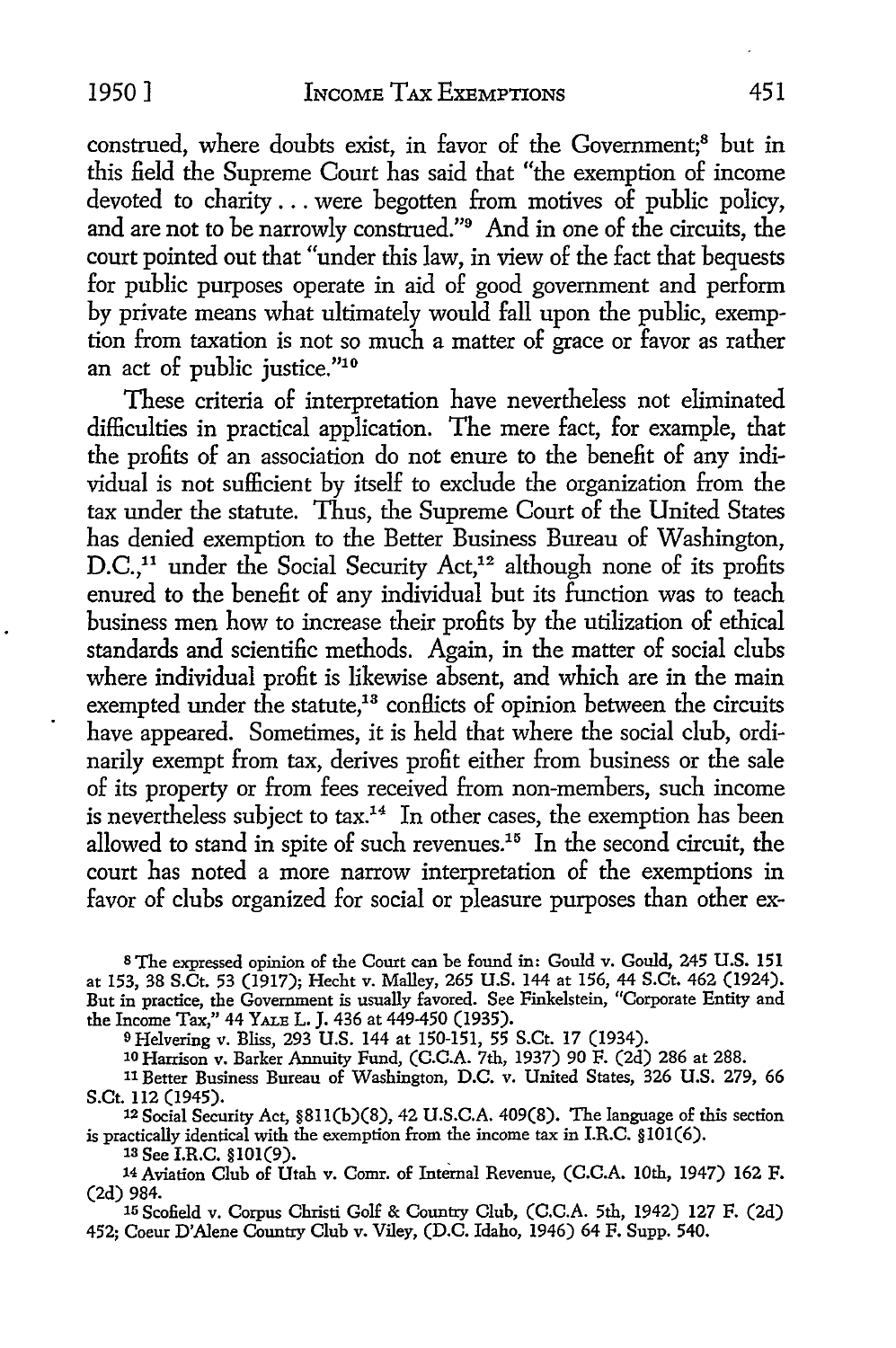emptions listed in the statute.<sup>16</sup> These are cases in which the courts have divided on the precise meaning of the phrase ''benefit to an individual."

Even where there clearly is no benefit to an individual on any interpretation of the facts, there is sometimes a doubt as to whether the purpose of an organization is within the class exempted by the statute. Thus, the Circuit Court in the Second Circuit was of the opinion that a corporation organized primarily for the maintenance at high sportsmanlike level of the sport of dog shows and field trials is not an association organized for scientific purposes;<sup>17</sup> and cemetery corporations, likewise specifically exempt under the statute,<sup>18</sup> are from time to time denied exemption where the profits from the sale of cemetery plots are not entirely used for cemetery purposes.<sup>19</sup>

We have not, however, in this country, as strictly as have the English courts, attempted, in applying the statute, to weigh the social advantage of the particular public interest sought to be promoted.<sup>20</sup> In England, for example, the Anti-Vivisection Society was denied exemption from income tax because the court thought its purpose was anti-social rather than in the public interest and that the achievement of its goal would probably hinder scientific progress.<sup>21</sup>

The problems enumerated above are, however, of comparatively minor importance in the application of the tax exemption features of

1s I.R.C. §101(5).

<sup>16 &</sup>quot;We have construed statutory exemptions somewhat narrowly in the case of social clubs and have treated income derived by them from outside sources, if considerable in amount and recurrent, as destroying the exemption." Per A.N. Hand, J., in Bohemian Gymnastic Assn. Sokol of City of N.Y. v. Higgins, (C.C.A. 2d, 1945) 147 F. (2d) 774 at 777; see also, Jockey Club v. Helvering, (C.C.A. 2d, 1945) 76 F. (2d) 597; West Side Tennis Club v. Comr. of Internal Revenue, (C.C.A. 2d, 1940) 111 F. (2d) 6. But where the club makes a profit from a single commercial transaction, it does not thereby lose its exemption. Santee Club v. White, (C.C.A. 1st, 1936) 87 F. (2d) 5.

<sup>11</sup> American Kennel Club v. Hoey, (C.C.A. 2d, 1945) 148 F. (2d) 920.

<sup>19</sup> I.R.C. §101(5); West Laurel Hill Cemetery Co. v. Rothensies, (C.C.A. 3d, 1943) 139 F. (2d) 50; cf. Comr. of Internal Revenue v. Kensico Cemetery, (C.C.A. 2d, 1938) 96 F. (2d) 594.

<sup>20</sup> The English courts removed from the orbit of administration the power to determine whether a given purpose is within the statutory exemption. Trustees of Sir Howell Jones Williams Trusts v. Inland Revenue Comrs., [1945] 2 All E.R. 236; Inland Revenue Comrs. v. National Anti-Vivisection Society, [1945] 2 All E.R. 529; The Corporation of Foreign Bondholders v. Inland Revenue Comrs., [1944] I All E.R. 420; Royal Choral Society v. Comrs. of Inland Revenue, [1943] 2 All E.R. 101; The Trustees of Sir Harold A. Wernher's Charitable Trust v. Inland Revenue Comrs., [1937] 2 All E.R. 488; Peterborough Royal Fox Hound Show Society v. Comrs. of Inland Revenue, [1936] I All E.R. 813.

<sup>21</sup> Inland Revenue Comrs. v. National Anti-Vivisection Society, [1945] 2 All E.R. 529; but see contra, Pennsylvania Co. v. Helvering, (App. D.C. 1933) 66 F. (2d) 284.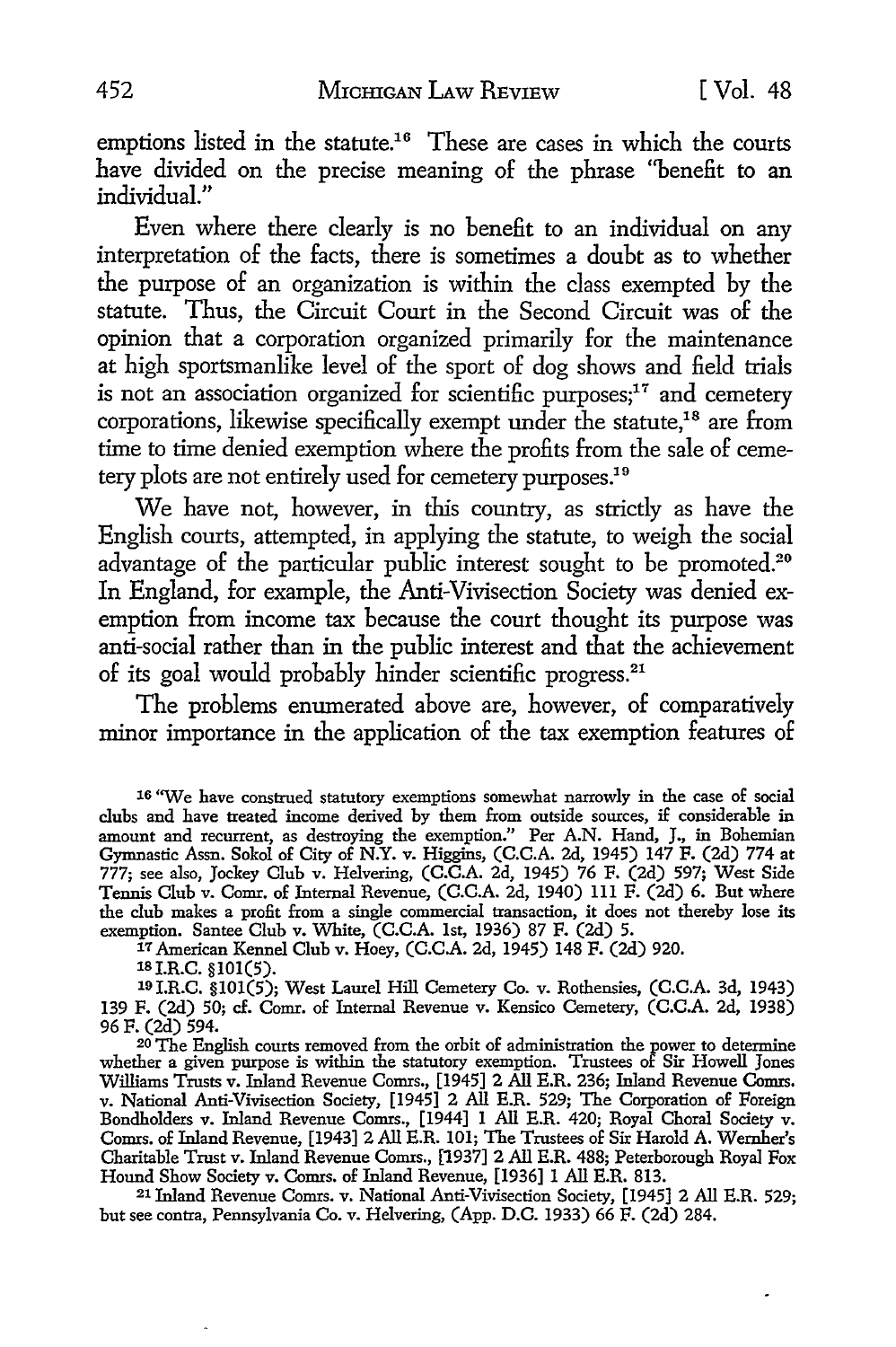the statute. Of growing consequence has been the recent increase in commercial and profit producing enterprise of associations whose tax exemption is clear from all doubt. Colleges, universities, churches and other organizations whose tax exemption is specific have in recent years entered into the field of commerce, employing some of their capital for the purpose of trade and manufacture in order to produce profits to be used in carrying out the basic religious, educational or charitable purposes of the several institutions.<sup>22</sup>  $\tilde{T}$  hat this movement, which has recently attracted public attention, is of the utmost significance to the economics of the nation is, of course, evident. Objections to the tax exemptions<sup>23</sup> have come from those who see in them a danger to the economic welfare of the nation.<sup>24</sup> It is argued that the entry of tax exempt institutions into business gives them an advantage over their competitors if tax exemption is to be allowed to the enterprises organized and operated by them. This advantage can derive from only two possible sources: on the one hand, it is said that a tax exempt business is in a favorable position to compete, by way of lowering prices, for the business in which it is engaged; and, on the other hand, not being subject to income tax, such companies are in a better position to accumulate large surpluses during good years with which to weather the periodic crises of business.<sup>25</sup>

Here is presented a definitive challenge to legislative and judicial formulation of principles of tax exemption which requires most careful consideration and understanding if the fears of those who oppose tax exemption are to be avoided.

The basis of the current judicial view that corporations organized and operated by tax exempt associations are themselves free from the income tax under the statute is found in the decision of the Supreme Court of the United States in *Trinidad v. Sagrada Orden de Predicadores.*<sup>26</sup>

<sup>22</sup> Some concept of the extent of this activity can be gleaned from a study conducted by the *New York Times.* See article under by-line of Benjamin Fine, N.Y. TIMES, §l, p. 1 (Dec. 13, 1948).

<sup>23</sup>These exemptions, as we shall see below, aie fairly established, at least in the Circuit Courts.

<sup>24</sup>THE NAnoN, p. 414 (April 9, 1949); THE WALL STREET JoUBNAL, p. 1 (May 4, 1949); Hearings before House Ways and Means Committee on Proposed Revisions of the Int. Rev. Code, 80th Cong., 1st sess., pt. v, pp. 3560-1 (1948); see statement of Rep. Mason of Illinois, reported in N.Y. TIMES §1, p. 65 (Nov. 27, 1949), estimating that fifty billion dollars in annual revenue is subject to exemption under these provisions of the act.

<sup>25</sup> Hearings before House Ways and Means Committee on Proposed Revisions of the Int. Rev. Code, 80th Cong., 1st sess., pt. v, p. 3527 (1948).

<sup>26 263</sup> U.S. 578, 44 S.Ct. 204 (1924).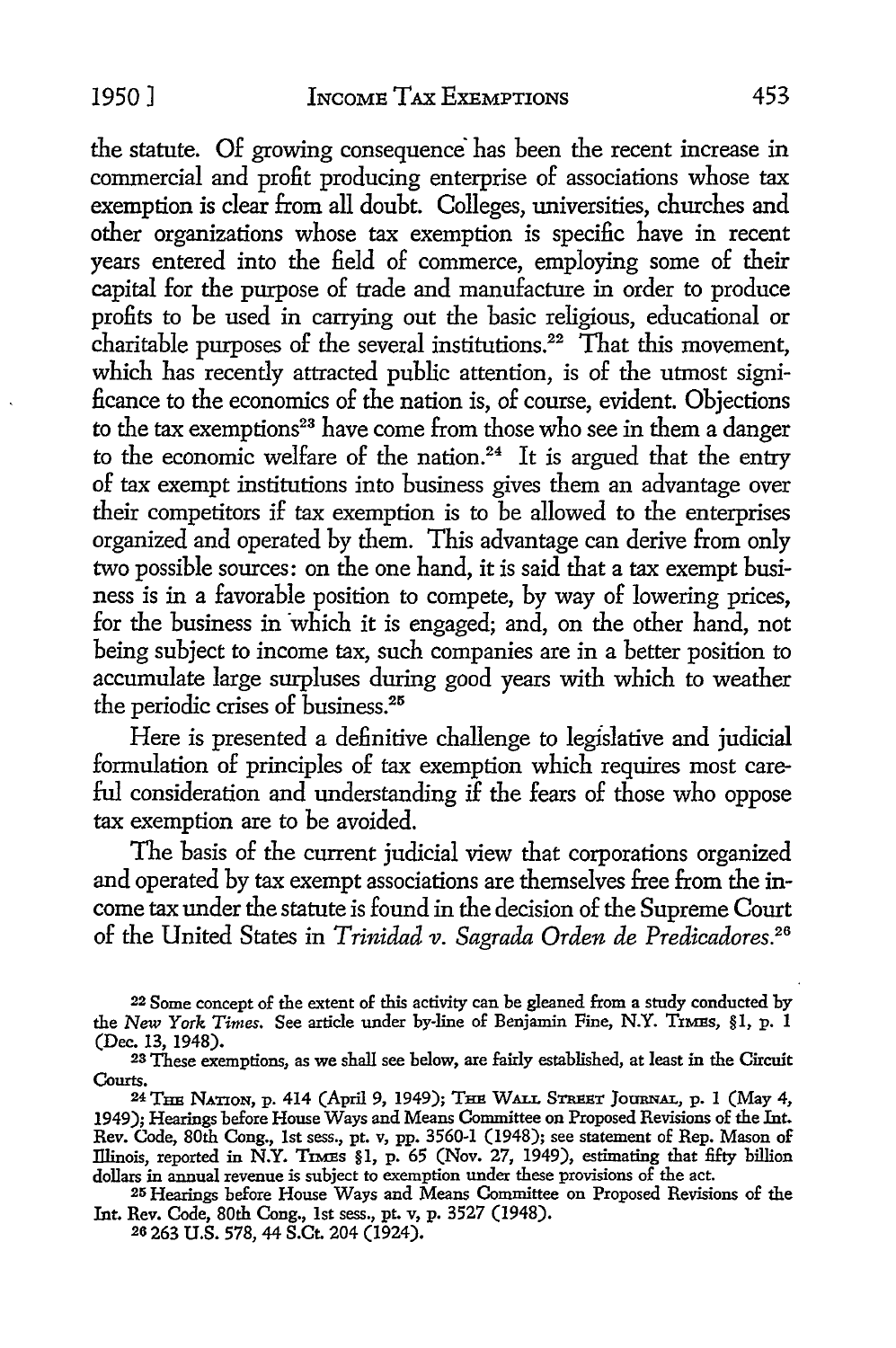An examination of the opinion in that case as well as of the briefs of counsel, submitted to the Court, reveals, however, that nothing definitive on this subject was there decided or even claimed by the parties. In that case, a corporation sole, whose purposes were clearly tax exempt, was met by a claim of the Treasury that its revenues were subject to taxation because a large part of them were derived from rents of real property, dividends and interest on stocks and bonds in companies over which the religious association had no control, and from an insubstantial revenue derived from the sale of wine, chocolate, and other articles within the taxpayer's own organization.

Before the Supreme Court, the Treasury claimed that the statute did not apply to any tax exempt association which to any extent derived revenue from commerce because, as the Government claimed, it was in that case not operated *exclusively* for religious purposes. The Government argued: "The inquiry therefore arises as to what is the test by which we are to determine whether or not a particular association or corporation is or was organized and operated exclusively for one or more of the specified purposes. Is it the dominant purpose in the use of the property or in the performance of the transactions? Or, is it the expenditure of the income or profits for the purposes for which the particular institution was organized or incorporated? We say the former, regardless of how or for what purpose the revenue or profits are expended or are to be expended. The respondent says the latter, provided only that the revenue or profits are obtained by the association or corporation from the use of its own property or by its own transactions."<sup>27</sup>

In support of its position, the Government pointed to a uniform series of Treasury Department rulings and regulations holding that the exemption does not apply to exempt corporations which receive revenue from commercial enterprises.<sup>28</sup> "We take it," they argued, "that no one could claim that the United States Steel Corporation would be changed to a charitable institution by devoting its entire profits to charitable purposes."29

29 Petition and Brief on Application for Writ of Certiorari, p. 12.

<sup>27</sup> Government's Brief on the Merits, at p. 6.

<sup>2</sup>BTreas. Reg. 45 (1920 ed.) art. 517; Treas. Reg. 62 (1922 ed.) art. 517; O.D. 953, 1921-4 Cum. Bul. 261; Sol. Mem. 952, 1919-1 Cum. Bul. 207; O.D. 508, 1920-2 Cum. Bul. 207; O.D. 60, 1919-1 Cum. Bul. 193. The reference to these administrative rulings was urged upon the Court as a practical guide to statutory interpretation, under the rule that the practical construction of a statute by those charged with carrying it into effect is entitled to great weight. In support of this, the Government cited Schell's Executors v. Fauche, 138 U.S. 562, 572, 11 S.Ct. 376 (1891); Maryland Casualty Co. v. United States, 251 U.S. 342, 349, 40 S.Ct. 135 (1920).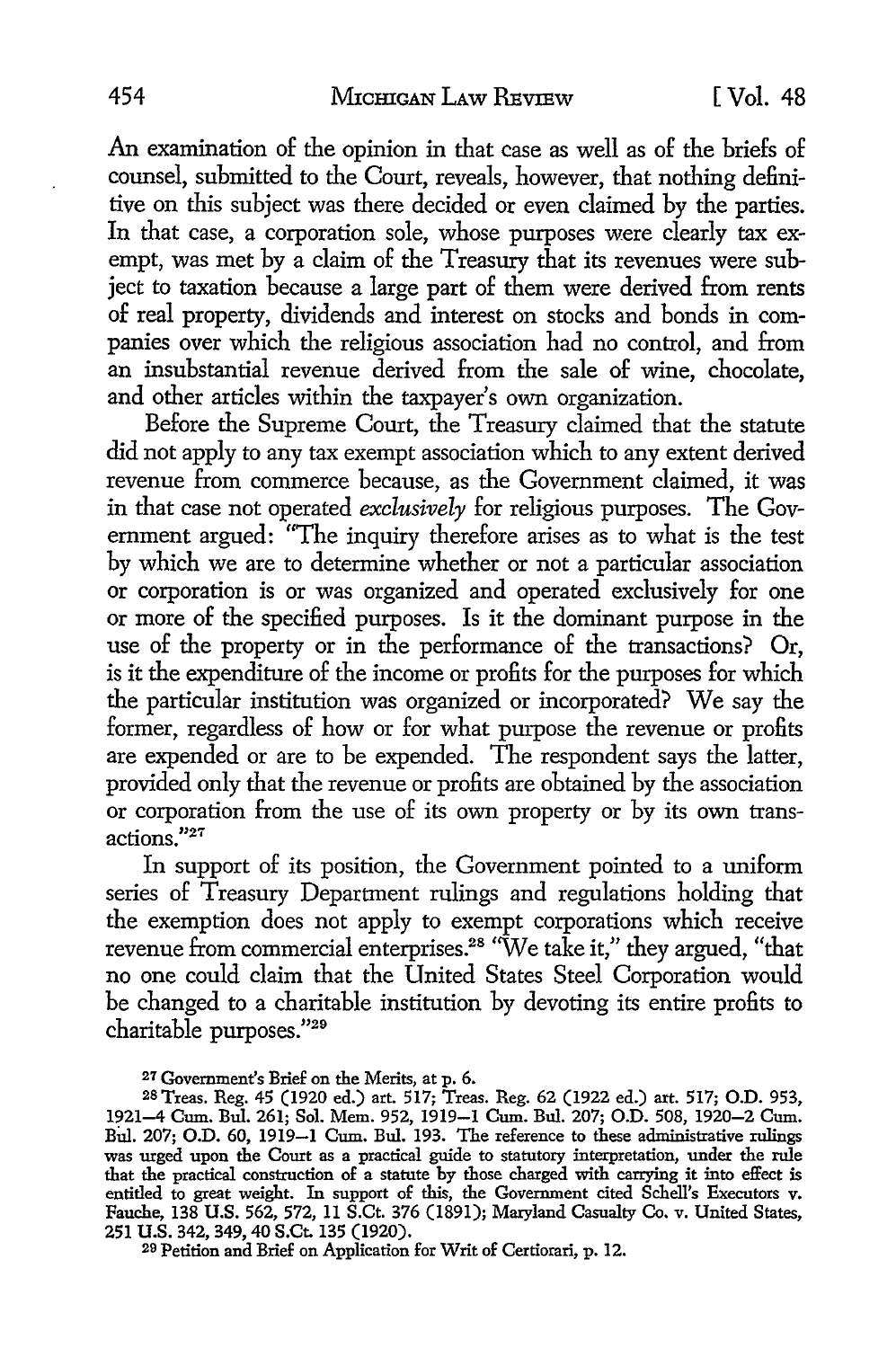Interestingly enough, the respondent did not challenge the proposition that an exempt corporation which operated a business would thereby lose its exemption. All that was claimed by the respondent in that case was that where a corporation, exempt from taxes, received revenues from capital invested in commercial enterprises, it did not thereby lose its exemption. It is pointed out by the respondent that

"The income from dividends does come, it is true, from commercial activities, in the broad sense of the term, but it has no bearing in the present instance for the simple reason that the corporations that inure this income pay the income tax directly to the Government, in conformity with the provisions of the law.... The mere circumstance of A being a stockholder does not mean that he is a merchant; the most that can be granted is that he is an owner. $\ldots$ 

"It would be a different proposition if  $A$  had bought a sufficient number of shares to control the business and in this way make himself the manager of the company .... Then and under these circumstances A could probably be called a businessman...." $^{330}$ 

In other words, all that the exempt corporation argued in that case was that the *ownership* of commercial properties from which it derived income and the insubstantial revenues derived from the sale of wines and chocolate within its organization did not affect its tax exempt status. It was admitted by the respondent in that case that where the corporation, operating a profitable enterprise, was under the control and management of the tax exempt association, as distinguished from mere ownership, it might very well lose its tax exemption. Nor did the Supreme Court of the United States, in upholding the tax exemption in that case, go much further. There is language in the opinion of the Court, however, which has given color and basis to the subsequent decisions in the circuit courts, granting exemption to business corporations organized and operated by tax exempt associations. Thus, the Court said, referring to the statute:

"Two matters apparent on the face of the clause go far towards settling its meaning. First, it recognizes that a corporation may be organized and operated exclusively for religious, charitable, scientific, or educational purposes, and yet have a net income. Next, it says nothing about the source of the income, but makes the destination the ultimate test of exemption."31

This language, left by itself, might be broad enough to include the

<sup>30</sup>Respondent's Brief on the Merits, pp. 16-18.

<sup>31</sup> Trinidad v. Sagrada Orden de Predicadores, 263 U.S. 578 at 581, 44 S.Ct. 204 (1924).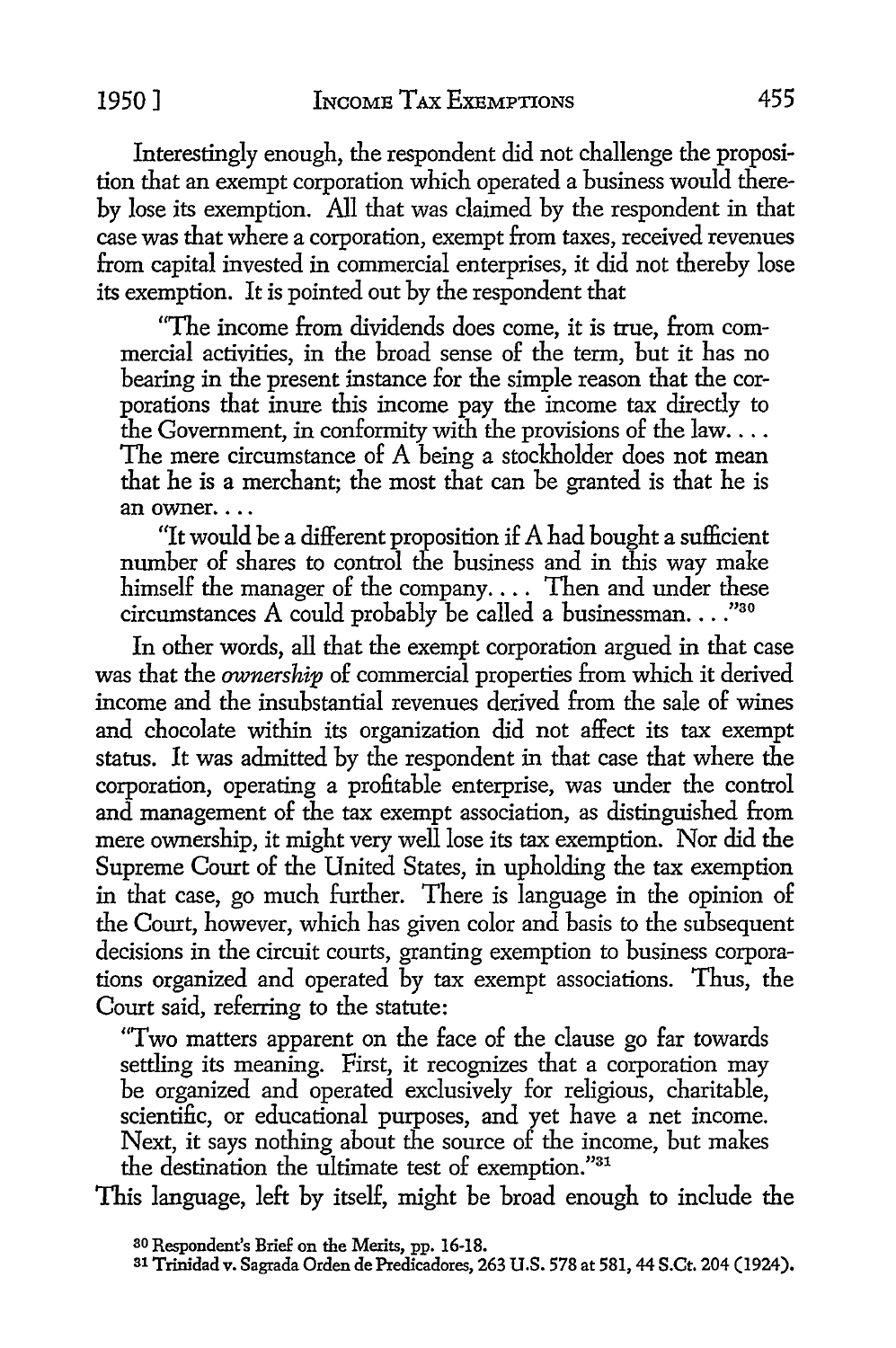hypothetical case suggested in the petitioner's brief, to wit, the exemption of the United States Steel Corporation from tax if all of its profits were devoted to a tax exempt purpose. But the Court found it necessary to add:

"As respects the transactions in wine, chocolate and other articles, we think they do not amount to engaging in trade in any proper sense of the term. It is not claimed that there is any selling , to the public or in competition with others. The articles are merely bought and supplied for use within the plaintiff's own organization and agencies,-some of them for strictly religious use and the others for uses which are purely incidental to the work which the plaintiff is carrying on. That the transactions yield some profit is, in the circumstances, a negligible factor. Financial gain is not the end to which they are directed."32

In the context of the full opinion, it would seem that the declaration of the Court, that the source of the income was not the test, did not imply that it was likewise immaterial whether or not the exempt institution itself *carried on* and *operated* the business which was the source of the income. To read into the statute an exemption to business organizations actually carried on and operated by exempt institutions, even though organized for that purpose, requires a further extrapolation of the language of the Supreme Court. The opinion of the Court, therefore, leaves open the specific problem with respect to a business corporation organized, owned and operated by a tax exempt institution, and no definitive determination by the Supreme Court in the *Trinidad* case was either asked or made on this question. Nevertheless, a whole series of decisions of recent vintage in the circuit courts have laid down the proposition that where a business corporation is organized and operated as a subsidiary of a tax exempt institution, or for a tax exempt purpose, its income is exempt from the income tax levy under section 101 of the Internal Revenue Act.<sup>33</sup>

Two subdivisions of section 101 are here involved. Subdivision 6 excludes from taxation "[c]orporations ... organized and operated *exclusively* for religious, charitable, scientific, literary or educational purposes, or for the prevention of cruelty to children or animals, no ·part of the net earnings of which inures to the benefit of any private shareholder or individual. ... "34 And subdivision 14 exempts "[c]or-

**<sup>32</sup> Id.** at **582.** 

**<sup>33</sup>Comr.** of **Internal Revenue v. Orton, (6th Cir.** 1949) 173 F. **(2d) 483; Debs Me**morial **Radio Fund v. Comr.** of **Internal Revenue, (C.C.A. 2d, 1945) 148 F; (2d) 948; Roche's Beach,** Inc. v. Comr. of **Internal Revenue, (C.C.A. 2d, 1938)** 96 **F. (2d) 776. 34 I.R.C. §101(6). Italics added.**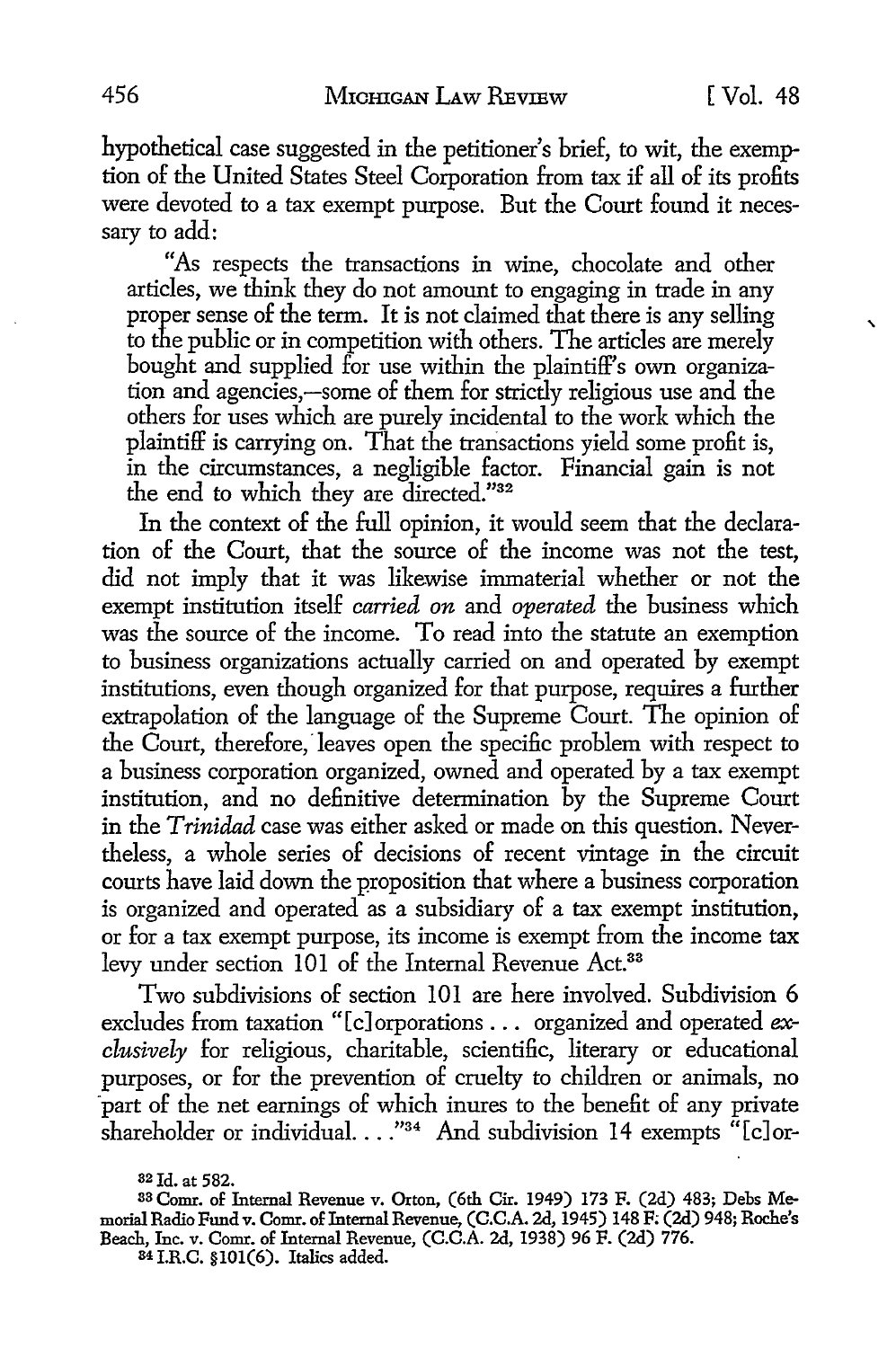porations organized for the exclusive purpose of holding title to property, collecting income therefrom, and turning over the entire amount thereof, less expenses, to an organization which itself is exempt from the tax...."  $\hat{A}$  distinction, therefore, is drawn in the statute between corporations which are organized and operated exclusively for exempt purposes and corporations which are organized to own and hold title to property, collect income and turn the "entire" income over to an exempt corporation.

Nothing in the express language of the statute either includes or excludes the judicial determination that a corporation, subsidiary to a tax exempt organization, which engages in trade or operates a commercial venture is necessarily exempt under subdivision 6 or 14 even if in fact it has been organized and is operated for the purpose of devoting its profits to an exempt purpose. It has been recognized that under section  $101(14)$  only corporations "owning and holding" property are exempt.<sup>35</sup> And despite the statement by the Supreme Court in the *Trinidad* case, supra, that section 101(6) makes the destination of income, and not its source, the controlling factor in determining tax exemption, a study of that case, as we have seen above, reveals that the proposition was not directly involved in the decision and that it falls far short from holding that industrial companies, operated for profit, are exempt from the tax, even where such companies are organized and operated for a tax exempt purpose.

Judge Learned Hand recognized, in a dissenting opinion,<sup>36</sup> the limitations of the decision in the *Trinidad* case in this respect and was of the opinion that in spite of the language in the *Trinidad* case, in which the destination of the income is said to be the test, at least as far as subdivision 14 was concerned, the purpose of the statute was to "tax all business income, however destined, unless the company was not in business at all."37 Judge Learned Hand did, however, recognize the possibility that "an exempt corporation may go into business not strictly germane to its charter powers without losing its exemption."38 But he indicated the opinion that there are several checks upon this possibility. These, he listed as follows:

35 Gagne v. Hanover Water Works Co., (C.C.A. 1st, 1937) 92 F. (2d) 659; Sun-Herald Corporation v. Duggan, (C.C.A. 2d, 1934) 73 F. (2d) 298, cert. den., 294 U.S. 719, 55 S.Ct. 546 (1935).

36 See Roche's Beach, Inc. v. Comr. of Internal Revenue, (C.C.A. 2d, 1938) 96 F. (2d) 776 at 779.

37 Ibid.

38 Ibid.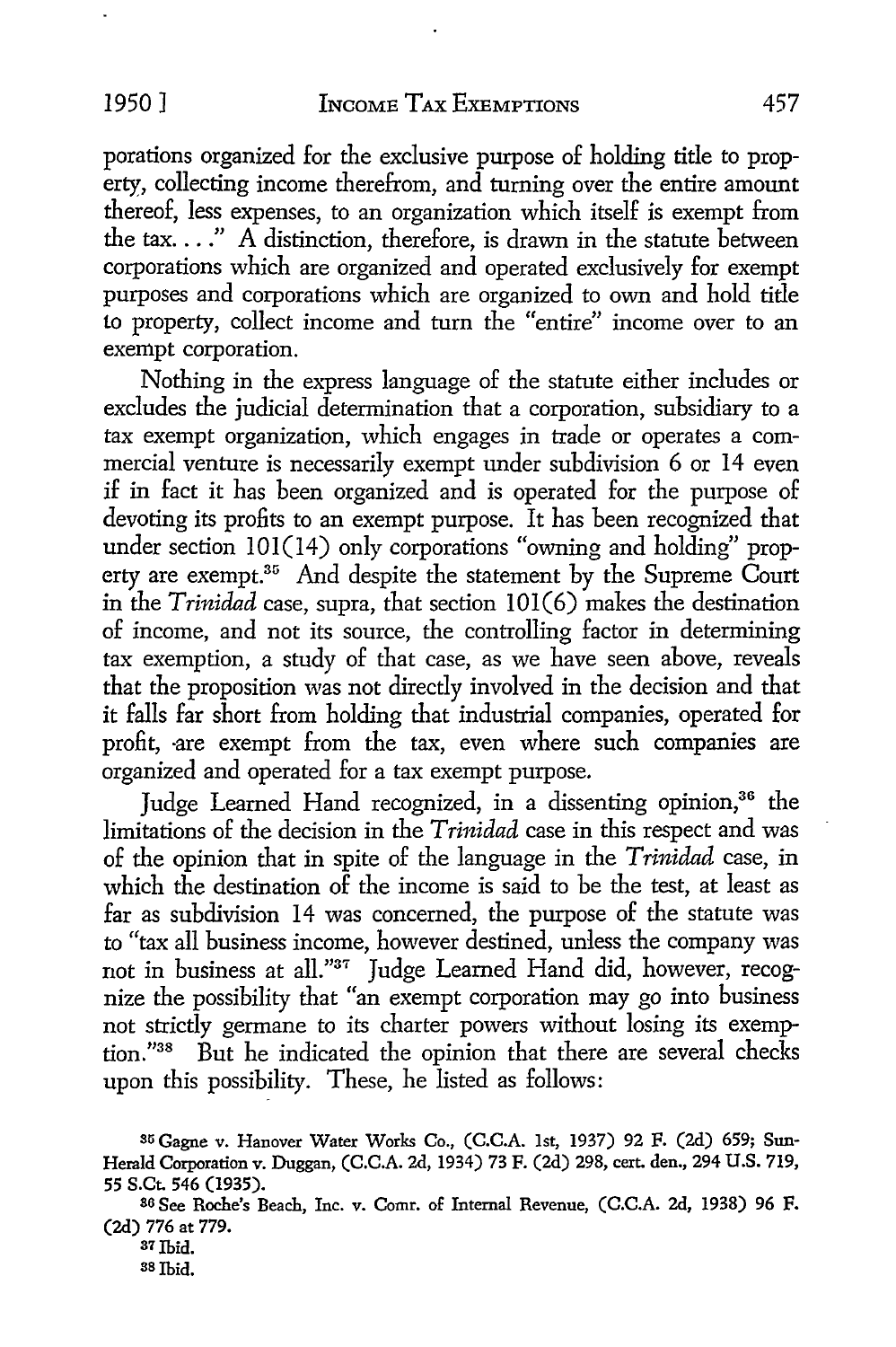"... first, the business must be small, if the corporation is to retain its classification under its appropriate subdivision; second, in many cases it will wince at exposing its funds to the hazards of business; third, its charter will often forbid such excursions. But I believe that when, however actuated, an exempt parent does resort to a business subsidiary, any income so obtained becomes taxable."<sup>30</sup>

The majority of the court, however, disagreed with Judge Learned Hand and held that a corporation formed under the Stock Corporation Law of the State of New York was exempt from the income tax although it was engaged in a competitive business since all of its stock was held by, and the corporation itself was dedicated to, trustees for the purpose of establishing a fund for the relief of destitute women and children.<sup>40</sup> The court pointed out that the findings of fact established that the corporation was organized as a medium to collect income and devote the same to the charitable purpose, and departed from earlier decisions of the court in which it was indicated that the purpose, that is, whether charitable in nature or not, must necessarily be found in the charter, holding that the charter is not the only source from which the fact that the corporation was organized and operated for an exempt purpose could be derived. Nor did the majority, then or thereafter, in any way adopt the various limitations on the tax exemption set forth by Judge Hand in the passage from his. dissent quoted above. 41

Subsequent decisions in the circuit courts have gone far to support the views of the majority in the *Roche's Beach* case. In the same circuit,42 for example, it was held that a radio station operated for civic purposes was entitled to an exemption as a civic league under subdivision 8 of section 101 of the Internal Revenue Code; and, more recently, the Circuit Court in the Sixth Circuit<sup>43</sup> reiterated this proposition of law and held that a corporation formed to sell pyrometric cones for profit where the profit was being devoted to educational purposes was exempt under section 101(6) of the Internal Revenue Code.

While these cases, at least as far as the circuit courts are concerned, establish the exemption of corporations engaging in industry or manufacture for profit, if they are organized for the exempt purpose and

<sup>39</sup>Ibid.

<sup>40</sup> Id. at 778. 41 Ibid.

<sup>42</sup> Debs Memorial Radio Fund v. Comr. of Internal Revenue, (C.C.A. 2d, 1945) 148 F. (2d) 948.

<sup>43</sup> Comr. of Internal Revenue v. Orton, (6th Cir. 1949) 173 F. (2d) 483.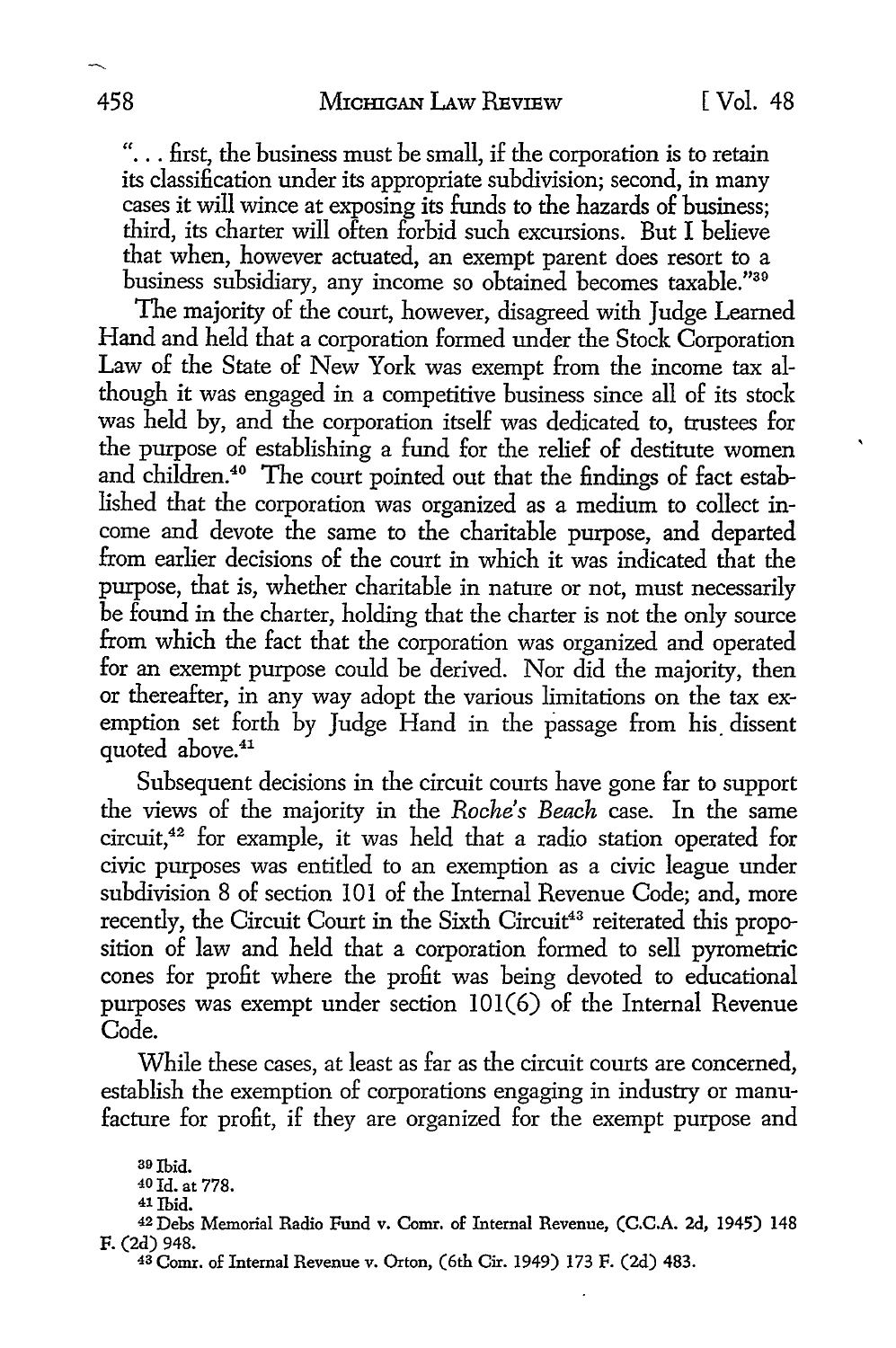operated for a like purpose, nevertheless, it does not follow that the mere ownership of all of the stock of a corporation by an exempt corporation will entitle the subsidiary to exemption. On the contrary, it seems fairly clear that mere stock ownership without more will be deemed insufficient to justify the exemption even under the extremely liberal view of the majority in the *Roche's Beach* case.<sup>44</sup> In order to justify the exemption under the doctrine of that case and those which have followed it, it is necessary to show that the corporation claiming the exemption was itself "organized" for the exempt purpose.<sup>45</sup> To be sure, it is no longer necessary to find the organizing aim within the four comers of the corporate charter. Other evidence demonstrating the inextricable intertwining between the exempt corporation and its trading subsidiary may be adduced and if present will be sufficient to extend the exemption to the operating company.46 This proposition answers in full the fears expressed by counsel for the Government in the *Trinidad* case with respect to the hypothetical situation that the United States Steel Corporation might claim exemption from income tax if all of its profits were devoted to an exempt purpose. It would not by that fact have become a corporation "organized" for an exempt purpose. The decisions of the circuit courts which have established the doctrine of the *Roche's Beach* case have likewise fixed this limitation thereon.

Under cover of the doctrine of law above expounded, an increasing number of commercial enterprises have already come under the control and operation of tax exempt organizations, and there is a great probability that this trend will continue to grow in the near future.

Two problems, therefore, present themselves to government for solution. On the one hand, there is the economic problem of whether this trend constitutes a danger to the economic system which has been built up in this country; and secondly, are the possibilities of its abuse as a vehicle for tax avoidance sufficiently large to justify curtailment of the exemption by statute or by the process of judicial "interpretation."

On the economic side it is argued by those supporting the tax exemption that competition is but little affected thereby.<sup>47</sup> The prices

<sup>44</sup>**(C.C.A.** 2d, 1938) 96 F. (2d) 776.

<sup>&</sup>lt;sup>45</sup> Sun-Herald Corporation v. Duggan, (C.C.A. 2d, 1947) 160 F. (2d) 475 at 476.<br><sup>46</sup> Ibid.

<sup>47</sup> Cary, "Corporate Financing Through the Sale and Lease-Back of Property: Business, Tax, and Policy Considerations," 62 HARV. L. REV. 1 (1948). See especially, statement of Mr. John Gerdes, referred to in note 79, at p. 37 of that article.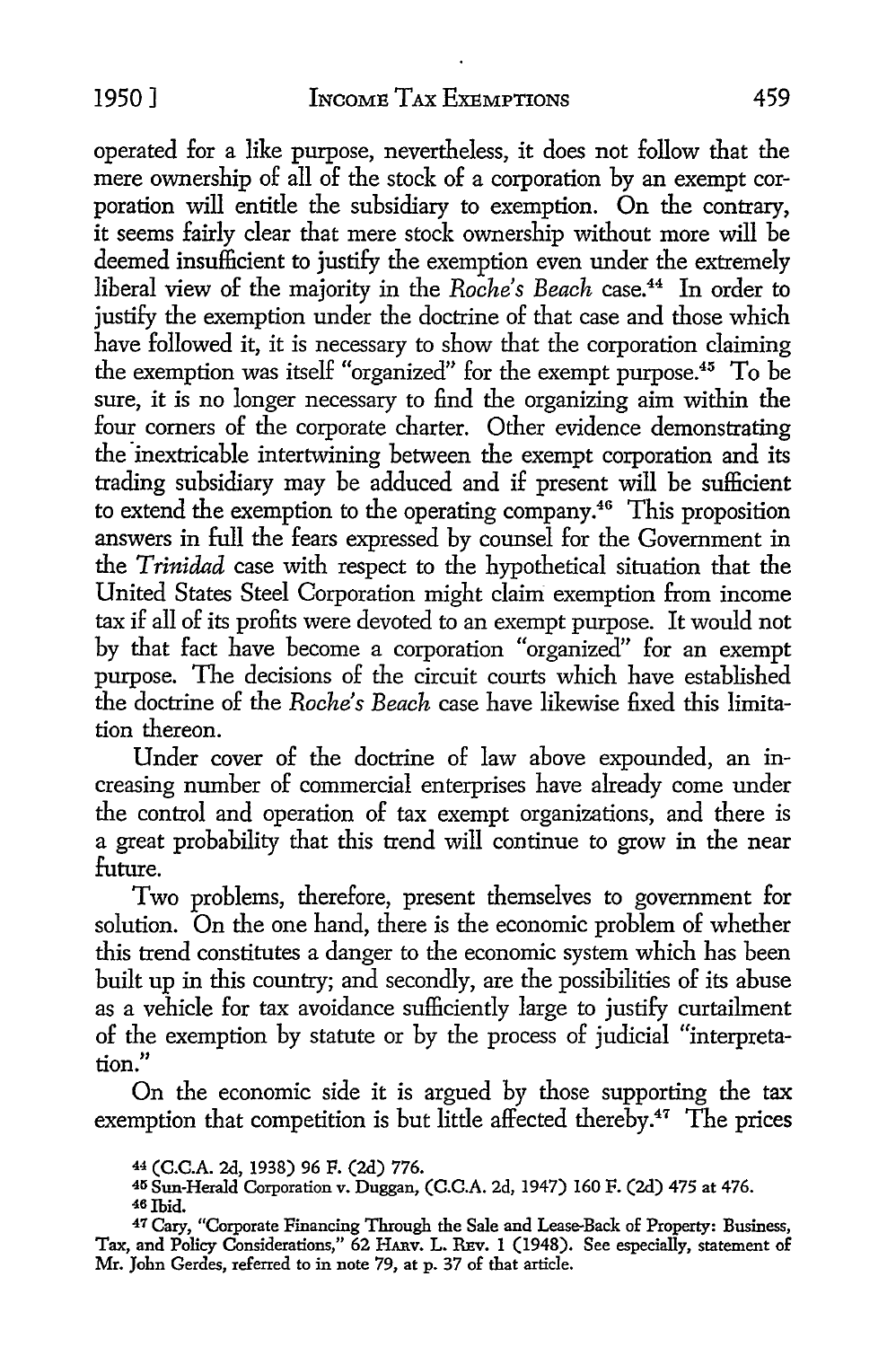of commodities are said to be fixed by the inexorable laws of supply and demand and by the well known psychological fact that manufacturers and traders in commodities will always sell for the best price obtainable. The income tax, being a levy on profits, is not, it is argued, an element in the cost of production and hence will not affect the price at which the sellers of commodities are willing to offer their wares to the public.

Contrary views have been expressed by eminent authorities who hold that while it is true that the income tax is not an element in the cost of production, nevertheless, a manufacturer who knows that he will not have to pay any income tax can afford to fix his prices at a point where the profit would be smaller than that of his competitor who must pay the income  $\text{tax.}^{48}$  People do not engage in business, it is argued, to gain less than a certain minimum profit or risk their capital to the hazards of trade for insubstantial returns. Profit itself, we are told, enters into the determination to undertake enterprises and is an element in the determination of prices; and if such be the case, it is obvious that a tax levy on profits would be an important element in the consideration of the price structure, and the exemption from the income tax would be a substantial benefit to a competitor.

Moreover, even if it is true that exemptions from income tax do not react disadvantageously against the non-tax exempt enterprise, it is nevertheless clear that the tax exemption enables the corporation to accumulate surpluses more rapidly than its competitors and thus to weather the lean years. Even here, however, the challenge to tax exemption is not conclusive for it can well be pointed out that under the highest rate of taxation a great many industries have nevertheless accumulated huge surpluses with which to expand production and to meet the onslaughts of possible depression. A more important and a more conclusive answer has been the suggestion made by tax authorities interested in preserving the tax exemptions: that Congress might equate the position of the tax paying and tax exempt corporations by requiring the tax exempt corporations to distribute to its exempt purpose a portion of its profits, at least equal to the amount of tax it would have paid had it not been exempt.<sup>49</sup> Indeed, legislation looking to this end has been recently introduced in Congress.<sup>50</sup>

<sup>48</sup>Id. at pp. 29-30. 49 Id. at p. 19, note 43. 50H.R. 2976, 81st Cong., 1st sess. (1949).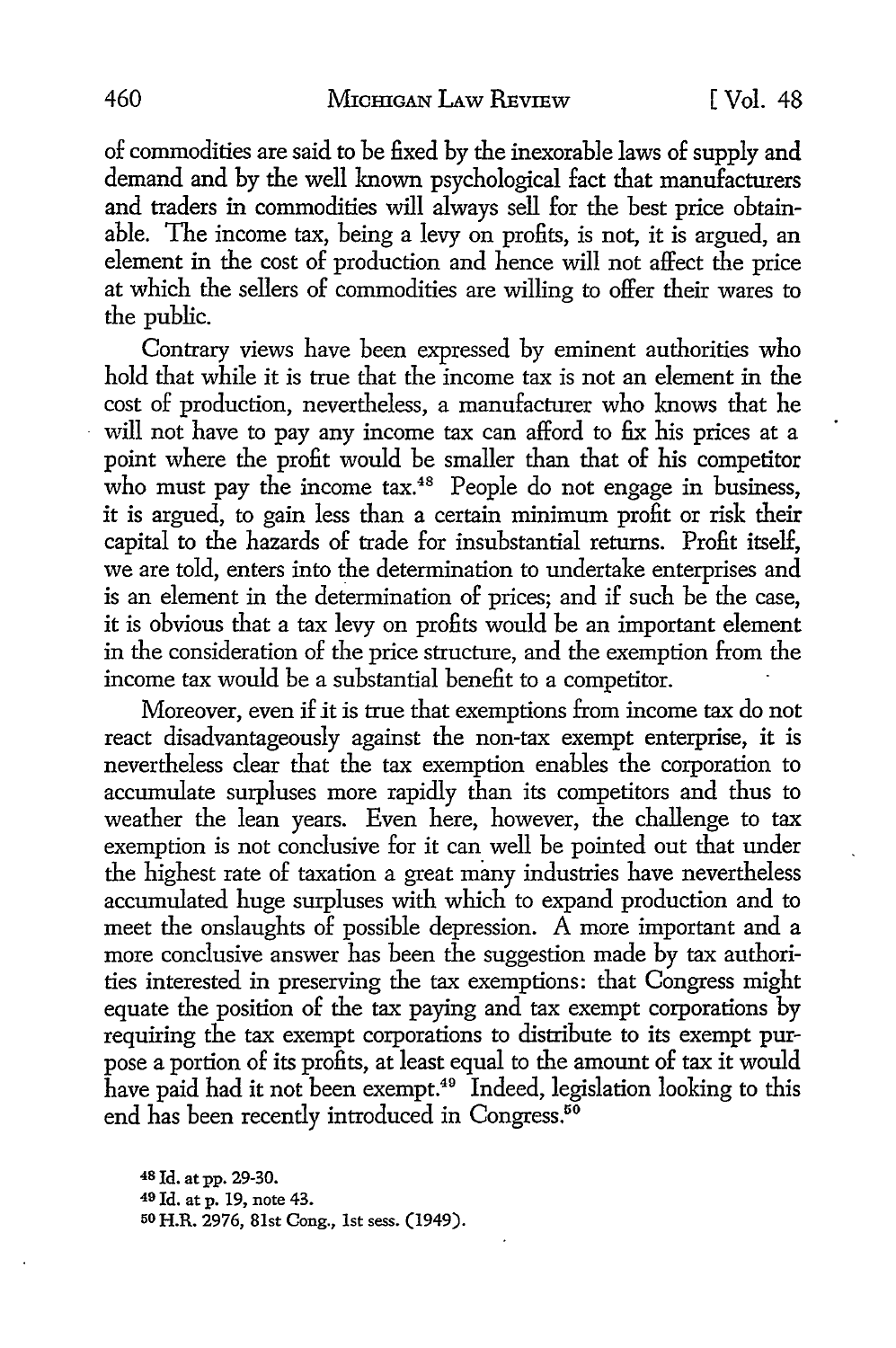The problem with respect to the utilization of this exemption as a method of tax avoidance or, even more reprehensibly, tax evasion, is likewise of first importance in the determination of future policies. A recent investigation by a Senate Subcommittee revealed the utilization, on a comparatively large scale, of the exemptions in section 101 of the Internal Revenue Code as an instrumentality for personal gain.<sup>51</sup> Although the investigation was limited to but one case in which this method of tax avoidance had been attempted, the facts brought to light by the Senate Subcommittee should, no doubt, go a long way in clarifying the application of the legal principles involved in tax exemption to specific cases. It has long ago been established by the Supreme Court that mere adherence to the letter of the law in tax cases does not in and of itself result in the tax benefits contemplated. A most significant example of this is the development of the ''business purpose" rule since the decision of the Supreme Court in *Gregory v. Helvering.52* 

In that case, tax benefits were denied even though by an application of the strict letter of the statute it might well have been anticipated that the benefits would accrue to the taxpayer. The doctrine pronounced by Justice Holmes-that a line is drawn by the statute and everything on one side of the line is taxable and everything on the other side is non-taxable-has not been found workable in practice.53 At best, the line must be gerrymandered to suit the general purposes of the law and to eliminate possibilities of tax avoidance not contemplated by the legislature. To paraphrase Justice Holmes himself, the right to exemption does not necessarily involve the right to avoid a tax, as long as the Supreme Court sits.<sup>54</sup>

We have not thus far, in this paper, considered the extent to which the tax exemption enjoyed by commercial companies organized and operated for the benefit of exempt institutions are a necessary incident in the promotion of the public interest. It is clear that a comparatively small segment of our industry has up to this time come into the hands

51 Report of a Sub-Committee of the Committee on Interstate and Foreign Commerce, S.Rep. 101, 81st Cong., 1st sess. (1949). Investigation of Closing of the Nashua, N.H., Mills and Operations of the Textron, Inc.

52 293 U.S. 465, 55 S.Ct. 17 (1935).

53Bullen v. Wisconsin, 240 U.S. 625 at 630, 36 S.Ct. 473 (1916).

<sup>54</sup>See concurring opinion of Justice Frankfurter in Graves v. New York, 306 U.S. 466, 490, 59 S.Ct. 595 (1939). To the famous dictum of Chief Justice Marshall in McCulloch v. Maryland, 4 Wheat. (17 U.S.) 316 at 431 (1819): "the power to tax involves the power to destroy," Justice Holmes added the gloss: "not . . . while this court sits." Panhandle Oil Co. v. Mississippi, 277 U.S. 218 at 223, 48 S.Ct. 451 (1928).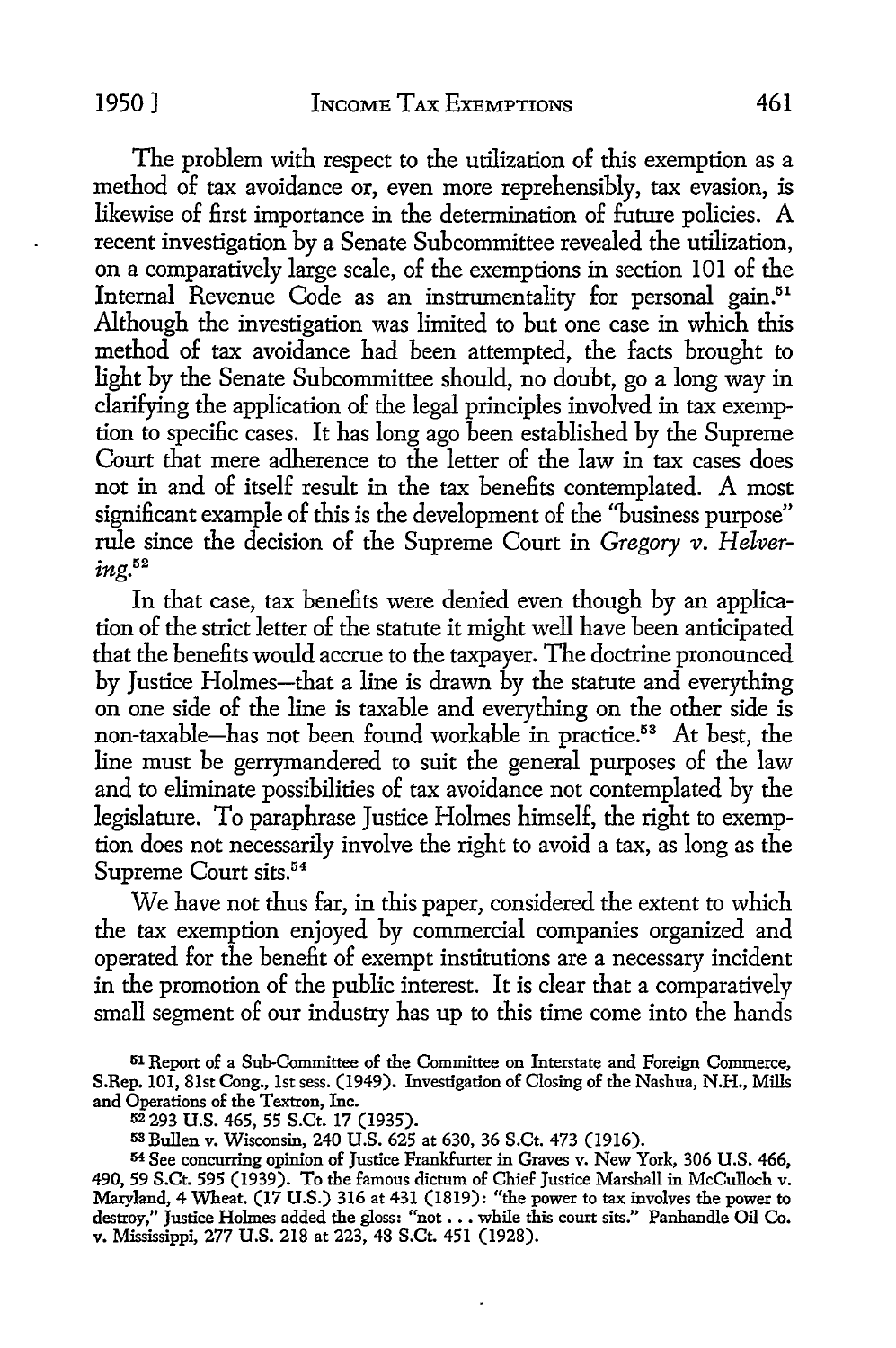of tax exempt institutions,<sup>55</sup> but the danger that this might increase beyond control and might in fact be used as a method of perpetuating control of industry in families by the use of the family foundation has been adverted to. How extensive this movement might become and how inimical, if at all, to the public interest it might ultimately be considered has not been studied either in this paper, or, as far as the author knows, elsewhere. It is interesting to note, however, that no such principle obtains in England where the income tax law is a relatively ancient institution. While the English statute exempts from the income tax hospitals, public schools, almshouses, or other charitable organizations, profits from any trade carried on by such institutions are exempt only if the profits are applied solely to the purpose of the exempt organization and either:  $\sqrt[n]{(1)}$  The trade is exercised in the course of the actual carrying out of a primary purpose of the charity; or (2) the work in connection with the trade is mainly carried on by beneficiaries of the charity."<sup>56</sup> Moreover, as we have seen, the English courts treat as a legal question the determination of whether a particular purpose is charitable or educational, even with respect to the exemption of income not derived from trade.<sup>57</sup>

The mere comparison, however, of the English legislative scheme, as interpreted by its courts, and our own throws but little light on the problem here under consideration. Presumably, the exemptions from the income tax are here dictated by the necessity of encouraging private funds to enter into the field of social welfare and religious and educational progress. One would need to compare the extent of government participation in these matters in England with our own governmental efforts in those directions in order to form a judgment as to whether tax exemption, as a matter of governmental policy, is more important here than in England. In a sense, exempt corporations engaging in charitable and educational pursuits, and to some extent in religious activities, are doing the work of government and to tax them would be analogous to the taxation of government for the support of governmental functions. And while the Supreme Court has eliminated the bar to taxation of the salaries of public officials<sup>58</sup>-a bar which was

56 Finance Act of 1921; Halsbury Statutes of England, p. 629.

57 Supra, note 20.

58 Helvering v. Gerhardt, 304 U.S. 405, 58 S.Ct. 969 (1938); Graves **v. New** York, 306 U.S. 466, 59 S.Ct. 595 (1939). See also, illuminating historical and analytic discussion

<sup>55</sup> It has been estimated that the activities of tax exempt corporations engaging in business cost the Government about \$50,000,000 a year in taxes. No precise information, however, along these lines is available. The estimate referred to was made by Kenneth Fiester, editor of *Textile Labor,* published by the Textile Workers' Union of America, and is contained in the article published in THB NATION, p. 414 (April 9, 1949).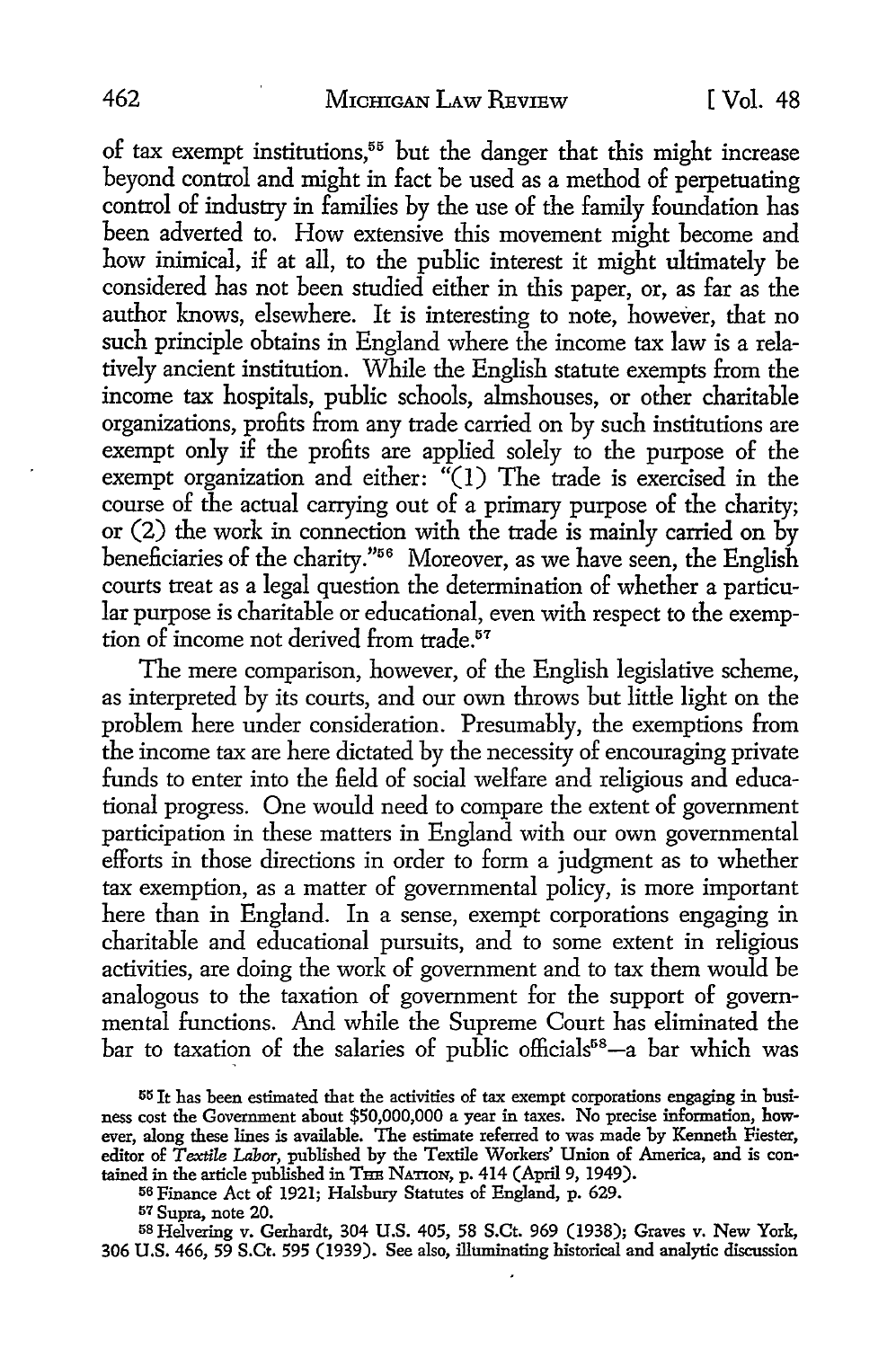based upon the implied limitation of the taxing power of government for the support of government-nevertheless, the taxation of exempt corporations presents a more difficult and less easily disposed of problem; for it may well he that the rise in the rates of our income tax might put a prohibitive burden upon the many thousands of institutions devoted to the public welfare which are now enjoying tax exemption.

In any event, no suggestion from any responsible quarter has in this country been made, that tax exemption in this field he eliminated. On the contrary, the subcommittee of the Senate Committee on Interstate and Foreign Commerce, which conducted the investigation into the operations of the Textron Trusts specifically stated that:

"Section 101(6) of the Internal Revenue Code provides, generally, that a foundation which is organized and operated exclusively for charitable, educational, and other designated purposes shall be exempt from Federal taxation upon its income.

''We feel that this provision of law is a fair one. A bona fide religious, charitable, or educational foundation which is operated exclusively for such purposes is properly exempt from such taxation."59

The only suggestion made by the subcommittee was that section 162(a) of the Internal Revenue Code he amended so that its benefits will be lost to a trust unless 85% of its gross income is actually paid in the taxable year to the beneficiary, and the subcommittee added that:

" ... such an amendment would not affect bona fide educational, charitable, and religious foundations which are in any event given total exemption under section  $101(6)$  of the code."<sup>60</sup>

Until the Supreme Court speaks, or Congress further legislates, there will, of course, he no definitive determination of the issues involved in the exemption of companies organized and operating in industry which are owned by exempt organizations. Nor is the situation helped by 'the non-acquiescence of the Bureau of Internal Revenue in tax court decisions and their failure even to seek certiorari in the Supreme Court.<sup>61</sup> As time goes on, more complicated corporate struc-

in Boudin, "The Taxation of Government Instrumentalities," 22 GEo. L. J. I and 254 (1933 and 1934).

59 S. Rep. 101, 81st Cong., 1st sess., p. 19 (1949).

60 Id. at p. 20.

<sup>61</sup> In the recent case of Comr. of Internal Revenue v. Orton, (6th Cir., 1949) 173 F. (2d) 483, the Bureau filed a non-acquiescence to the tax court decision, but has thus far failed to apply for certiorari to the Supreme Court from the decision in that case in the circuit court, as it failed to do in Roche's Beach, Inc. v. Comr. of Internal Revenue [(C.C.A. 2d, 1938) 96 F. (2d) 776] and Debs Memorial Radio Fund v. Comr. of Internal Revenue [(C.C.A. 2d, 1945) 148 F. (2d) 948].